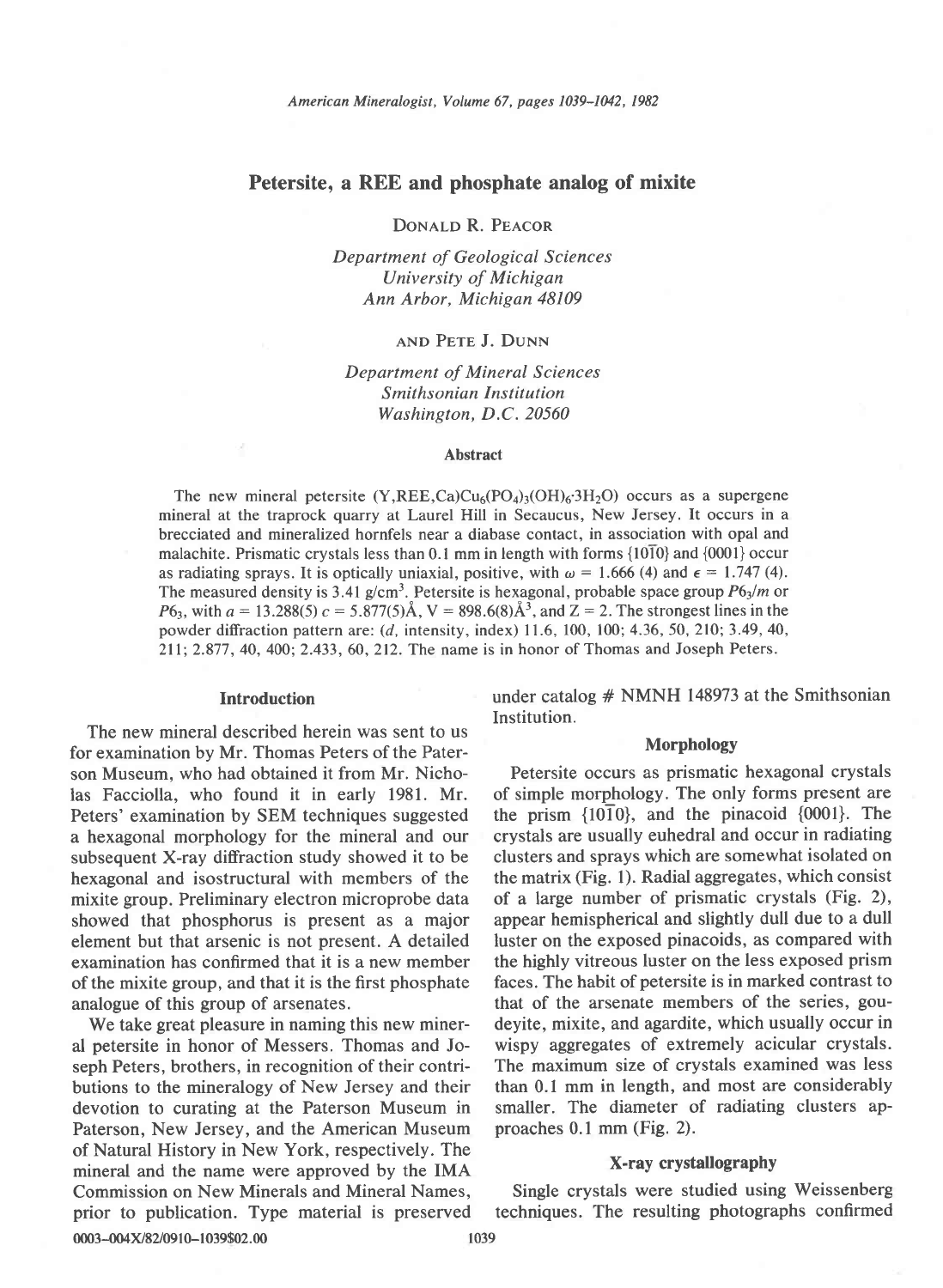

Fig. 1. Scanning electron microscope photomicrograph showing divergent radiating spray of petersite crystals.

that petersite is hexagonal, with point group symmetry  $6/m$ . Extinctions occurred for 00l reflections having  $l = 2n + 1$ . However, as all crystals are exceptionally small and the reflections are very weak even for very long exposures, this extinction rule is not as well defined as we would like. Assuming that it is present, however, the space group must be  $P6_3/m$  or  $P6_3$ .

Powder diffraction data were obtained using a polycrystalline sample in a Gandolfi camera (114.6) mm diameter), Cu $K\alpha$  radiation, and Si as an internal standard. The data are presented in Table 1. Unit cell parameters (a = 13.288(5), c = 5.877(5) $\AA$  $V = 898.6(8)\AA^{3}$  were obtained through leastsquares refinement of the powder diffraction data. These crystallographic parameters are in general



Fig. 2. Scanning electron microscope photomicrograph showing semispherules of tightly packed petersite crystals.

Table 1. X-ray powder diffraction data for petersite, obtained using a 114.6 mm diameter Gandolfi camera

| d(0bs) | d(Calc.) | $h k1$ <sup>+</sup> | $1/I_0*$      | d(Obs.) | d(Ca1c.) | hk <sub>1</sub> | $\rm _{I/I}$            |  |
|--------|----------|---------------------|---------------|---------|----------|-----------------|-------------------------|--|
|        |          |                     |               |         |          |                 |                         |  |
| 11.6   | 11.5     | 100                 | 100           | 1,767   | 1.769    | 332             | 10                      |  |
| 4.36   | 4.35     | 210                 | 50            | 1,742   | 1.745    | 303             | 20                      |  |
| 4.12   | 4.11     | 201                 | 10            | 1,687   | 1.691    | 512             | 15                      |  |
| 3.84   | 3.84     | 300                 | 10            |         | 1.687    | 223             |                         |  |
| 3.49   | 3.50     | 211                 | 40            | 1.659   | 1.661    | 440             | $\overline{\mathbf{c}}$ |  |
| 3.32   | 3.32     | 220                 | 10            | 1.603   | 1.606    | 602             | 5                       |  |
| 3.19   | 3.19     | 310                 | 5             |         | 1.598    | 441             |                         |  |
| 2.877  | 2,877    | 400                 | 40            | 1.583   | 1.583    | 531             | $\overline{1}$          |  |
| 2.806  | 2,805    | 311                 | 10            |         | 1.583    | 701             |                         |  |
| 2.687  | 2.687    | 112                 | 10            | 1.559   | 1.561    | 522             | ហ្គុលហ                  |  |
| 2.634  | 2.640    | 320                 | 15            | 1.523   | 1.524    | 710             |                         |  |
| 2.509  | 2.511    | 410                 | 30            | 1,505   | 1.507    | 612             |                         |  |
| 2.433  | 2.435    | 212                 | 60            | 1.466   | 1.469    | 004             |                         |  |
| 2.411  | 2.408    | 321                 | $\frac{1}{5}$ |         | 1.467    | 333             |                         |  |
| 2.197  | 2,201    | 222                 |               | 1.444   | 1.446    | 442             | 5                       |  |
| 2.161  | 2.162    | 312                 | $\frac{2}{2}$ | 1,403   | 1,406    | 720             | 5                       |  |
| 2.061  | 2.162    | 510                 |               |         | 1.402    | 622             |                         |  |
|        | 2.056    | 402                 |               | 1.394   | 1.397    | 801             | $\overline{2}$          |  |
| 1.961  | 1.964    | 322                 | 20            |         | 1.392    | 214             |                         |  |
| 1.888  | 1.892    | 430                 | 1             | 1.265   | 1.268    | 722             | 15                      |  |
|        |          |                     |               |         | 1.268    | 414             |                         |  |
|        |          |                     |               |         | 1.267    | 443             |                         |  |
|        |          |                     |               |         | 1,264    | 731             |                         |  |

\*Intensities visually estimated.

<sup>+</sup>Indexed on the basis of a hexagonal unit cell with a=13.228(5) and  $c=5.877(5)$ A.

agreement with other members of the mixite group. For example, Wise (1978) reports the probable space group of goudevite as  $P6_3/m$  or  $P6_3$ , with  $a =$ 13.472(1) and  $c = 5.902(4)$ Å.

#### **Physical and optical properties**

Petersite is bright yellowish green in color, quite similar in hue to cuprosklowdowskite. The hardness could not be determined due to the very small crystal size and a high degree of brittleness. The density, obtained using heavy liquid techniques, is 3.41  $g/cm<sup>3</sup>$ , in excellent agreement with the calculated value of  $3.40 \text{ g/cm}^3$  based on the measured composition. The luster of fracture surfaces could not be accurately observed, but the luster of the prism faces is vitreous. Petersite is readily soluble in 1:1 hydrochloric acid, coloring the solution light greenish yellow.

Optically, petersite is uniaxial  $(+)$  with indices of refraction  $\epsilon = 1.747(4)$  and  $\omega = 1.666(4)$ . The birefringence is similar to that of other members of the mixite group. Pleochroism is strong,  $E \ge 0$ , with  $E =$  green,  $O =$  light yellowish green. Calculation of the Gladstone-Dale relationship, using the constants of Mandarino (1976) yields  $K_C = 0.191$ and  $K_P = 0.203$ , providing good agreement between physical and chemical data. There is no discernible fluorescence under ultraviolet radiation.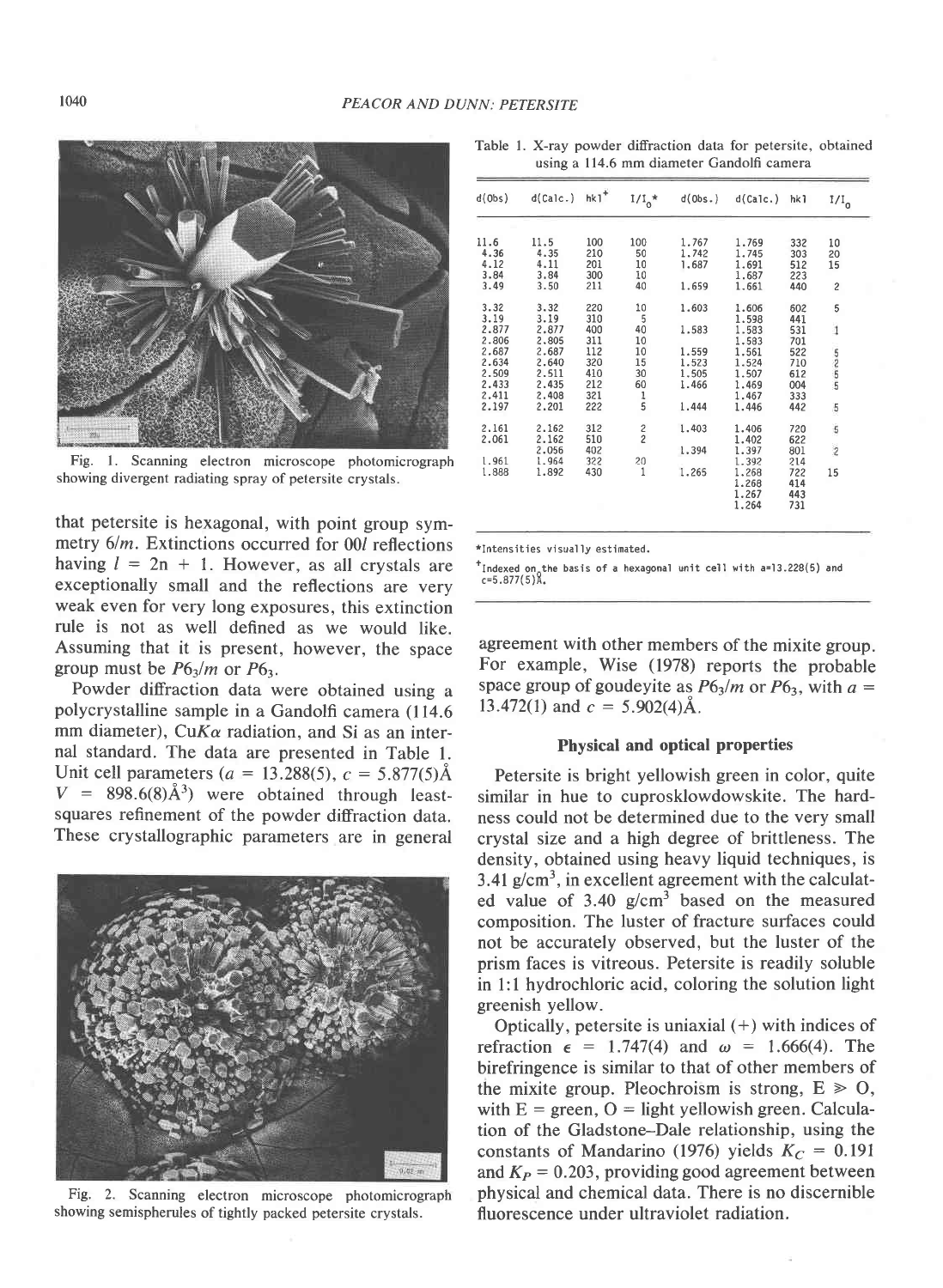#### **Chemistry**

Petersite was chemically analyzed using an ARLsemo electron microprobe utilizing an operating voltage of 15 kV and a sample current of 0.025  $\mu$ A, standardized on brass. The standards used were synthetic olivenite (Cu), fluorapatite (P), hornblende (Fe, Ca), and the Drake rare earth glasses for REE. The data were corrected using a modified version of the MAGIC-4 program of the Geophysical Laboratory. The resultant analysis yields:  $P_2O_5$ 23.1, CuO 52.1, CaO 2.4, FeO 0.8,  $Y_2O_3$  2.5, Ce<sub>2</sub>O<sub>3</sub> 2.5,  $Nd_2O_3$  1.2,  $Sm_2O_3$  1.2,  $La_2O_3$  1.0 with  $H_2O$  12.3 weight percent by difference, sum  $= 100.0$  percent. (Pr, Gd, Eu, Tm, Ho were present as traces; Pb, Sr, Er, Dy, Ba, Yb and S were sought but not found). The accuracy of the data is estimated to be  $\pm 3\%$  of the amount present for Ca, Fe, Cu and P;  $\pm 7\%$  of the amount present for REE. Fe was assigned to  $Fe<sup>2+</sup>$  on the basis of a microchemical test. The unit cell contents for petersite, calculated on the basis of  $P = 6$  atoms, are:

$$
Y_{0.41}Ce_{0.28}Nd_{0.23}Sm_{0.13}La_{0.11}Fe_{0.20}^{2+}Ca_{0.79}g_{22.15} - Cu_{12.07}(PO_4)_{6.00} (OH)_{11.60}6.78H_2O
$$

or, ideally,  $(Y,REE, Ca)_{2}Cu_{12}(PO_{4})_{6}(OH)_{12}6H_{2}O$ with the sum of  $REE$  > Ca and with Y as the dominant rare earth. A wavelength-dispersive microprobe scan indicated the absence of any other elements with atomic number greater than 9 including Al, As and Bi, elements found in other members of the mixite group. There is too little material for the direct determination of water. It was therefore calculated by difference. The resulting  $OH$  and  $H<sub>2</sub>O$ contents are in reasonable agreement with those for other members of the mixite group.

Because the chemical analysis indicates that no single element occupies more than half of the site occupied in part by rare earth elements, there is some problem with nomenclature. Peter Modreski of the United States Geological Survey, Denver, (personal communication and paper in preparation) has considered such factors in rare earth arsenate equivalents of petersite and notes that the name agardite-(La) has been approved for such a mineral having only 0.23 La as the dominant element in that site. Similar considerations may eventually have to be applied to phosphate solid-solution equivalents of petersite, but until such minerals have actually been discovered we need not be concerned with such factors. Petersite is defined simply as a phosphate isostructural with members of the mixite group, and having rare earth elements dominant over Ca.

The substitution of  $Ca^{2+}$  in a site occupied principally by cations having a charge of  $+3$  requires some discussion, as the charge-balanced, end-member formula requires that no cations of charge  $+2$  be in that site. The mutual solid solution of Ca for REE occurs in many phases. However, it requires coupling with some other substitution mechanism in order to maintain charge balance. One possible substitution is  $3Ca^{2+} \rightarrow 2M^{3+} + \square$ . However, the crystal structure of mixite and isostructural phases is not known, so we cannot hypothesize the existence of a site for such an addition solid solution mechanism. There is some indication of such a mechanism in that there is a slight excess (0.15) of Y, REE, Fe and Ca over the value of 2.0 per unit cell. A second possible substitution mechanism could be  $Ca^{2+} + \Box$  (or  $H_2O$ )  $\rightarrow M^{3+} (OH)^{1-}$ . There is also some indication for this mechanism in the observed deficiency (0.4) of OH relative to the ideal structure, coupled with an excess of  $H<sub>2</sub>O$ . The two postulated substitution mechanisms account for much of the  $Ca^{2+}$  and  $Fe^{2+}$ . However, such interpretations are beyond the limits of the precision of the available chemical data. Definition of the actual substitution mechanisms requires additional analytical data on other phases, preferably those with a higher content of calcium.

### **Occurrence**

Petersite was found by Mr. Nicholas Facciolla in early 1981 at the traprock quarry operated by the Gallo Asphalt Company at Laurel Hill (known locally as big Snake Hill), in Secaucus, Hudson Co., New Jersey. When the significance of the mineral was known, Mr. Facciolla, together with Mr. Thomas Peters and Mr. Russell Titus of the Paterson Museum, revisited the locality and obtained additional material for study.

The geology of Laurel Hill was described by Darton *et al.* (1908), who noted that it consists of a plug of diabase cutting Triassic sediments, which originally were ferruginous sediments, now metamorphosed into a biotite-plagioclase hornfels. A review of the geology of Laurel Hill and a discussion of the diabase and included magnetite veins was given by Puffer and Peters (1974). A detailed review of the minerals of Laurel Hill has been privately published by Facciolla (1981).

Petersite occurs wholly within the hornfels located approximately 30-60 m from the northern con